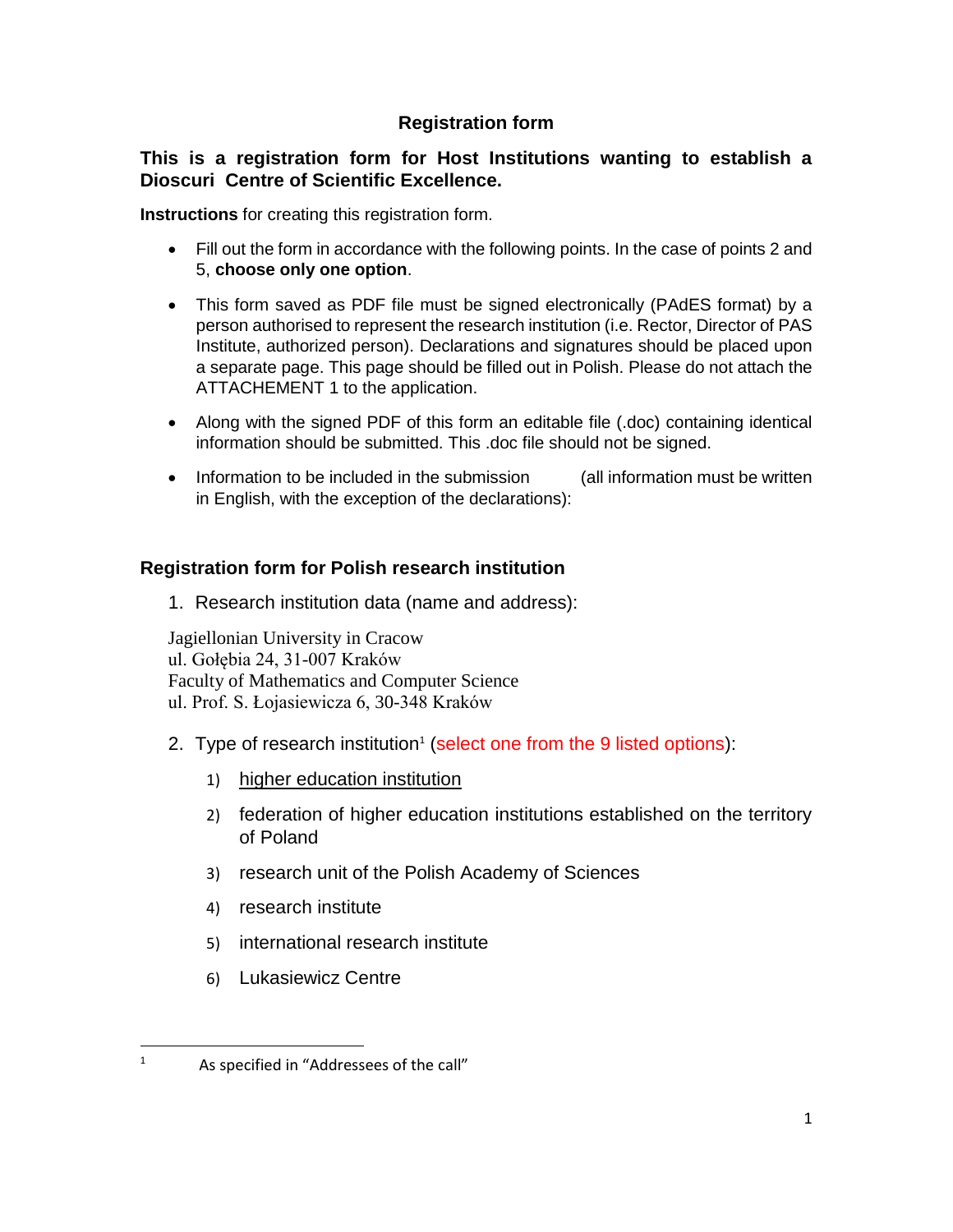- 7) Institute of Lukasiewicz Centre
- 8) The Polish Academy of Arts and Sciences
- 9) other units which carry out independently and continuously mainly research activity
- 3. Head of the institution: Vice-Rector for Research and Structural Funds Prof. dr hab. Stanisław Kistryn
- 4. Contact information of designated person(s) for applicants and the NCN: first and last name, position, e-mail address, phone number, correspondence address:

Prof. dr hab. Włodziemierz Zwonek, position: Dean of the JU Faculty of Mathematics and Computer Science, e-mail address: [Wlodzimierz.Zwonek@uj.edu.pl](mailto:Wlodzimierz.Zwonek@uj.edu.pl#_blank)**,** [matinf@uj.edu.pl](mailto:matinf@uj.edu.pl#_blank) phone number: 12 664 6630, 12 664 6629 correspondence address: ul. Prof. S. Łojasiewicza 6, 30-348 Kraków

5. Research discipline in which the strong international position of the institution ensures establishing a Dioscuri Centre (select one from the 25 listed disciplines):

Natural Sciences and Technology

### ☐ **Mathematics**

- $\Box$  Fundamental constituents of matter
- $\Box$  Condensed matter physics
- □ Chemistry
- □ Materials
- $\Box$  Computer science and informatics
- $\Box$  Systems and communication engineering
- ☐ Production and processes engineering
- $\Box$  Astronomy and space research
- □ Earth sciences

#### Life Sciences

 $\Box$  Molecular biology, structural biology, biotechnology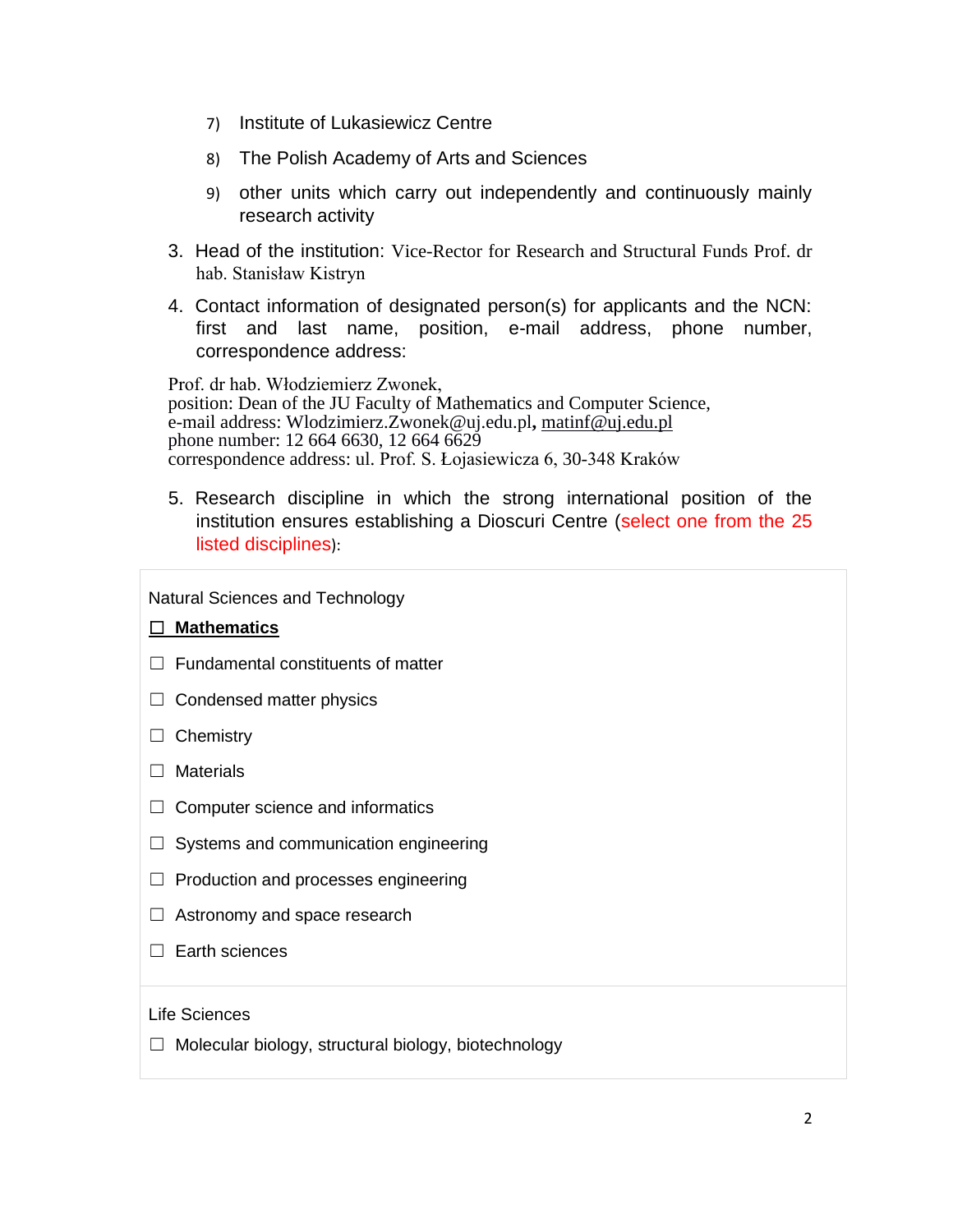- $\Box$  Genetics, genomics
- $\Box$  Cellular and developmental biology
- $\Box$  Biology of tissues, organs and organisms
- ☐ Human and animal non-infectious diseases
- $\Box$  Human and animal immunology and infection
- $\Box$  Diagnostic tools, therapies and public health
- $\Box$  Evolutionary and environmental biology
- $\Box$  Applied life sciences and biotechnology

Arts, Humanities and Social Sciences

- $\Box$  Fundamental questions of human existence and the nature of reality
- ☐ Culture
- $\Box$  The study of the human past
- $\Box$  Individuals, institutions, markets
- $\Box$  Norms and governance
- $\Box$  Human nature and human society
	- 6. Description of important research achievements from the selected discipline from the last 5 years including a list of the most important publications, patents, other (*up to one page in A4 format*):

**1.** Marian Aprodu, Gavril Farkas, Stefan Papadima, Claudiu Raicu, Jerzy Weyman, *Koszul modules and Green's conjecture*, Invent. Math. Vol. 218 (2019), 657-720.

**2.** Sławomir Dinew, Sławomir Kołodziej, *Liouville and Calabi-Yau type theorems for complex Hessian equations*, Am J. Math. Vol. 139 (2017), 403–415.

**3.** Wojciech Kucharz, *Approximation by continuous rational maps into spheres*, J. Eur. Math. Soc. Vol. 16 (2014), 1555–1569..

**4**. Bilski, M., Parusiński, A., Rond, G., *Local topological algebraicity of analytic function germs,* J. Algebraic Geom. 26 (2017), no. 1, 177–197.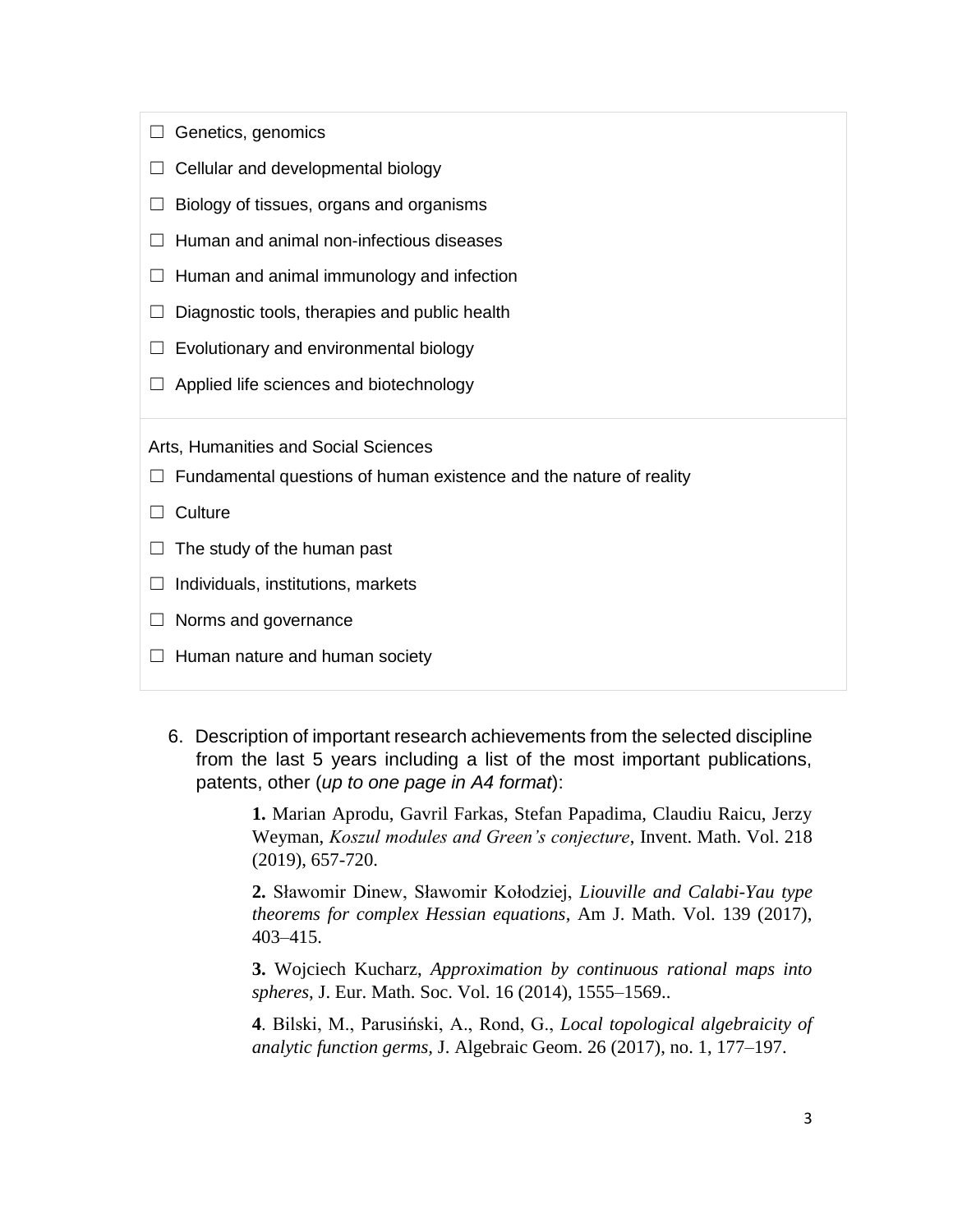**5.** L.Barto, M. Kozik, *Constraint satisfaction problems solvable by local consistency methods*, J. ACM 61 (2014).

**6**. Śmieja, M., Struski, Ł., Tabor, J., Zieliński, B., Spurek, P., *Processing of missing data by neural networks*, Advances in Neural Information Processing Systems 32, 2018.

**7**. Atanas Iliev, Grzegorz Kapustka, Michał Kapustka, Kristian Ranestad, *EPW cubes*, J Reine Angew. Math. (2018), 25 p.

**8**. Marian Mrozek, *Conley-Morse-Forman theory for combinatorial multivector fields on Lefschetz complexes*, Found. Comput. Math. Vol. 17 (2017), 1585–1633.

**Asymmetric numeral systems** (ANS) – entropy coding methods introduced by **Jarosław Duda** and used in data commpresion since 2014, among others by the Facebook Zstandard compressor, Apple LZFSE compressor, Google Draco 3D compressor, DNA CRAM 3.0 compressor of SAMtools utilities and is being considered for use in the AV1 open video coding format.

### **Most important prizes:**

- S. Kołodziej, Stefan Bergman Prize, 2016. The most important international prize in complex analysis, awarded by the American Mathematical Society. - W. Kucharz, an invited speaker at the International Congress in Mathematics in Rio de Janeiro (Brasil) in 2018.

- W. Kucharz, Banach Prize, 2018.
- P. Zgliczyński, Hugo Steinhaus Prize, 2017.
- S. Dinew, Szolem Mandelbrojt Prize, 2017.

- A. Szymusiak, the International Stefan Banach Prize for a Doctoral Dissertation in the Mathematical Sciences, 2017.

- Five Maestro grants held at the Department of Mathematics of Jagiellonian University during last five years (PI: P. Zgliczyński, M. Mrozek, P. Idziak, S. Kołodziej, S. Migórski); total amount of funding: PLN 11 120 306 (approx. EUR 2 600 000).

- Beethoven 3 Grant, Piotr Micek, 2019.

7. List of no more than 3 important research projects from the selected discipline awarded in national and international calls to the institution in the last 5 years (title, name of PI, source of funding, amount of funding):

*Nonsmooth Contact Dynamics*

Stanisław Migórski

Project ID: 823731, funded under: H2020, MSCA-RISE-2018, EU contribution: EUR 644 000.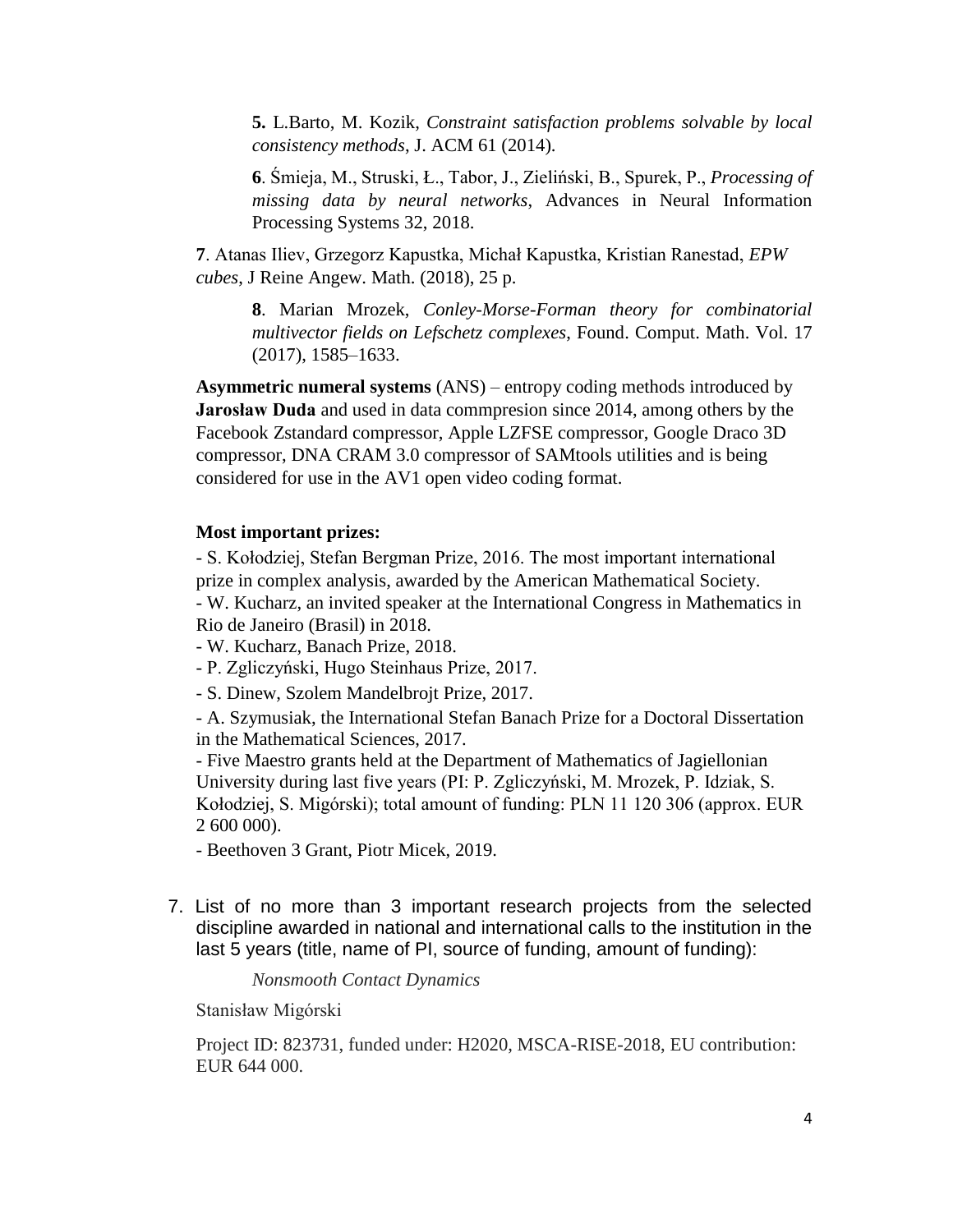*Pluripotential Theory and dbar*

Zbigniew Błocki

Ideas Plus, 001/ID3/2014/63, funded by the Polish Ministry of Science, amount of funding: PLN 1 325 300 (approx. EUR 310 000).

*Sztuczne sieci neuronowe inspirowane biologicznie* (*Biologically inspired* 

*artificial neural networks*)

Jacek Tabor

TEAM-NET 1/4.4/2018, amount of funding: PLN 19 701 875 (approx. EUR 5 000 000), 2019-2023

8. Description of the available laboratory and office space for the Dioscuri Centre (*up to one page in A4 format*):

> The Department of Mathematics and Computer Science is located in a modern building (constructed in 2008) in the new science campus of the Jagiellonian University. The building is fully equipped with all the modern infrastructure and has a sizeable library.

The total area of the building is 19 551 square metres, which allows for very ample office space to be available for use of the newly established Dioscuri Centre. The building has a number of large lecture rooms (up to 248 people) as well as many smaller seminar rooms equipped with computers and video projectors. The department also has a computational grid that is freely available to the faculty. Faculty members have access to a wide range of scientific journals and databases including e.g. Mathscinet and Zentralblatt.

The building is located about 4 km from the historical centre of Krakow and 13 km from a major international airport. The site is easily accessible by public transportation, including a fast tram network.

9. List of the available research equipment for the Dioscuri Centre:

The department has a computational grid with 288 cores and 576 GB RAM that is freely available to the faculty and students.

Furthermore, the Academic Computing Centre Cyfronet is also located in Krakow. Cyfronet is the largest supercomputing and networking centre in Poland and is an administrator of the Prometheus supercomputer. Prometheus has 2,4 Pflops of theoretical performance and was recently listed as the 59th fastest supercomputer in the world. According to Cyfronet's regulations, the computing resources of the centre are available principally to scientific institutions located in Krakow.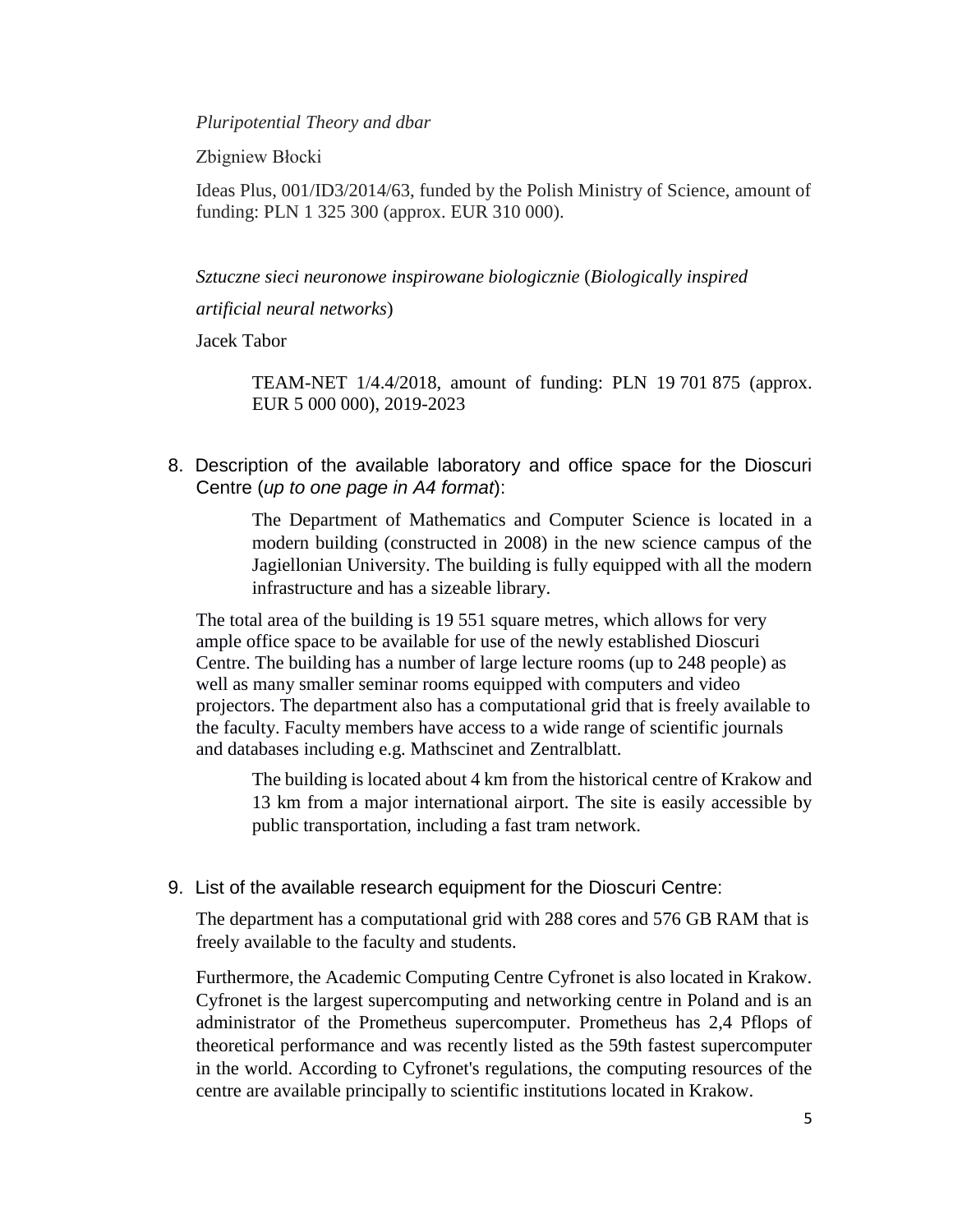10.List of the additional benefits (other than listed in call text) that the Institution declares to provide for the Dioscuri Centre (i.e.: additional funds, personal benefits, other) (*up to one page in A4 format*):

> Jagiellonian University owns a number of residential buildings at prestigious locations in the centre of Krakow with appartments available for rent for the Dioscuri Centre leader. Jagiellonian University offers its employees a rich social benefits programme and a large number of cultural and sports events available to the employees free of charge or at reduced prices, including:

- Access to the JU kindergarten and nursery (located at the campus of the university),
- JU resort hotel rooms (Zakopane, Rabka, Ustroń k. Wisły),
- Language courses at the Jagiellonian Language Centre,
- Paid holidays and extra holiday benefits,
- Access to the Multisport programme (50% cost coverage by the JU),
- Trips organized by the JU.

Jagiellonian University also offers administrative support. This includes:

- Project Centre (CAWP) provides information concerning current research grant opportunities as well as formal support in preparing grant applications
- Welcome Centre provides help in all practical and formal matters related to your arrival in Poland,
- Technology Transfer Centre (CITTRU) offers support in all matters concerning Intellectual Property Rights (IPR).
- 11.Other information about the internationalisation of the research institution, international researchers employed at the institution, the availability of English language seminars etc. (*up to one page in A4 format*):

The Department of Mathematics and Computer Science cooperates closely with a wide range of institutions outside of Poland and offers teaching in both Polish and English. 12 faculty members have obtained their PhD from a foreign scientific institution and further 4 faculty members have obtained their habilitation degree from a foreign scientific institution.

The Institute of Mathematics offers in the winter term of 2019/20 a total of 13 courses in English available for undergraduate and graduate students. There is a total of 15 research seminars in mathematics which are run in English unless everyone present is a native Polish speaker. In the years 2013-19 the department employed 11 visiting professors whose main affiliations were at foreign scientific institutions.